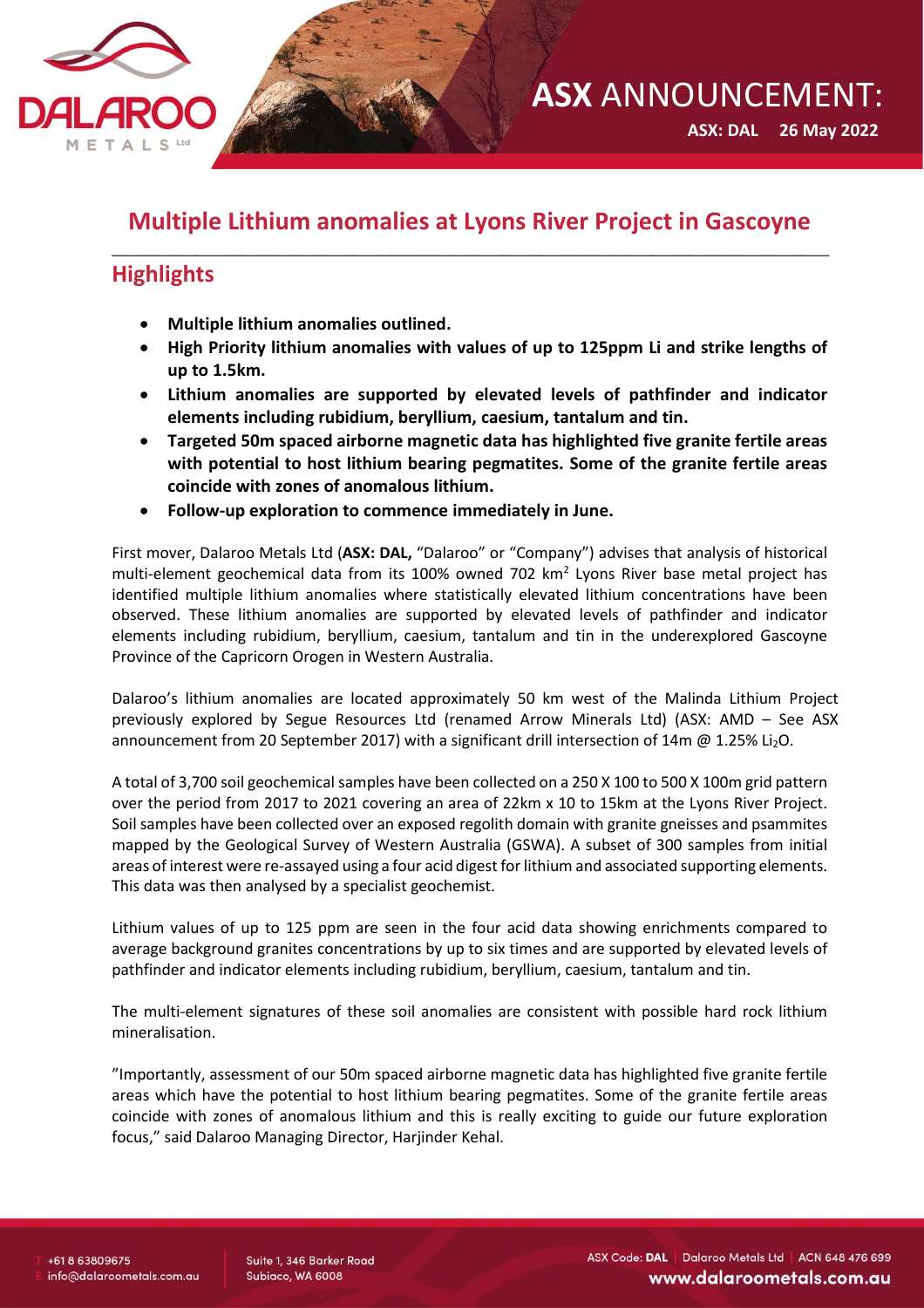

With our focus to date being on base metals, the geochemical data over the Lyons River has not been specifically evaluated for lithium mineralisation. Geological mapping over the project has discovered numerous outcropping pegmatites in addition to those mapped by GSWA, particularly the eastern part of the Lyons River Project area.



**Figure 1:** Lyons River Project, multiple lithium anomalies, fertile granite areas and area of significant interest with pegmatite swarm

## **Next Steps**

"Further assessment of our lithium anomalies in conjunction with other data sets and in-field investigation by a lithium expert geologist commencing in June will determine their significance and the ability to host lithium rich pegmatites," said Dalaroo Managing Director, Harjinder Kehal.

A program of field geological mapping and rock chip sampling of outcropping pegmatites on the high priority lithium targets generated by multi-element data review and geophysical targets.

Dalaroo will also undertake infill soil sampling programs at the various lithium targets.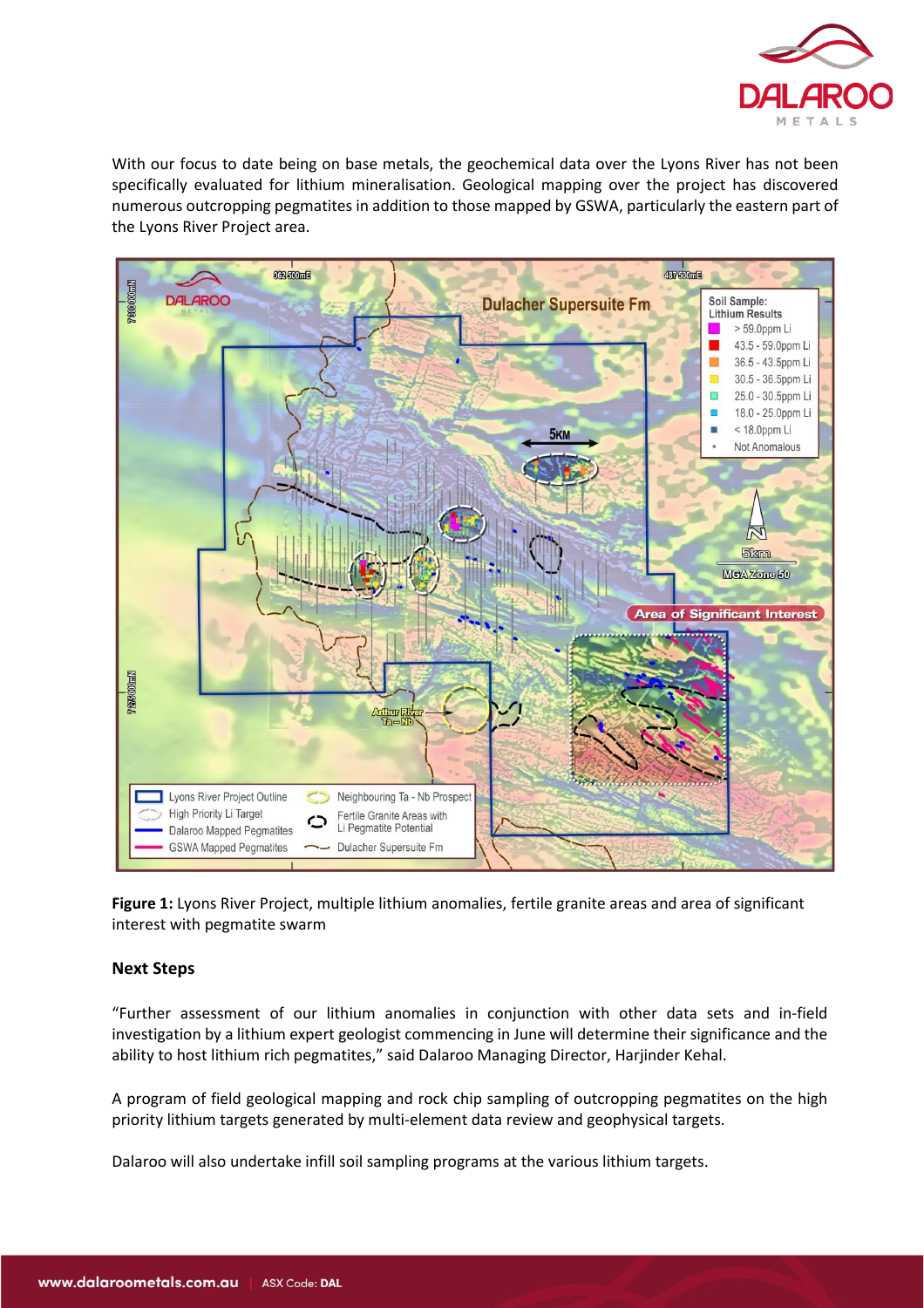

Results from the field geological mapping coupled with rock chip sampling and subsequent infill soil geochemical sampling programs will guide the next phase of exploration including RC drill testing to determine the extent of Li rich pegmatites.

### **ENDS**

#### **For more Information:**

Please visit our website for more information[: www.dalaroometals.com.au](http://www.dalaroometals.com.au/)

Harjinder Kehal, Managing Director on +61 400 044 890

#### **COMPETENT PERSON**

The information in this report that relates to Exploration results is based on information compiled by Dalaroo Metals Ltd and reviewed by Mr Harjinder Kehal who is the Managing Director of the Company and is a Registered Practicing Geologist and Member of the AusIMM and AIG. Mr Kehal has sufficient experience that is relevant to the style of mineralisation, the type of deposit under consideration and to the activities undertaken to qualify as a Competent person as defined in the 2012 edition of the "Australasian Code for Reporting of Exploration Results, Mineral Resources and Ore Reserves". Mr Kehal consents to the inclusion in this report of the matters based on this information in the form and context in which it appears.

#### **FORWARD-LOOKING INFORMATION**

This report may include forward-looking statements. Forward-looking statements include, but are not limited to, statements concerning the planned exploration program and other statements that are not historical facts. When used in this report, the words "could", "plan", "estimate", "expect", "intend", "should" and similar expressions are forward-looking statements. Although Dalaroo believes that its expectations reflected in these forward-looking statements are reasonable, such statements involve risks and uncertainties and no assurance can be given that actual results will be consistent with these forward-looking statements.

## **CAUTIONARY NOTE**

The statements and information contained in this report are not investment or financial product advice and are not intended to be used by persons in deciding to make an investment decision. In releasing this report, Dalaroo has not considered the objectives, financial position or requirements of any particular recipient. Accordingly, potential investors should obtain financial advice from a qualified financial advisor prior to making an investment decision.

Authorised for release to the ASX by the Board of Dalaroo Metals Ltd.

#### **Key Reference:**

Segue Resources Ltd (renamed Arrow Minerals Ltd) (ASX: AMD – ASX announcement 20 September 2017, Assays confirm lithium discovery at the Malinda Project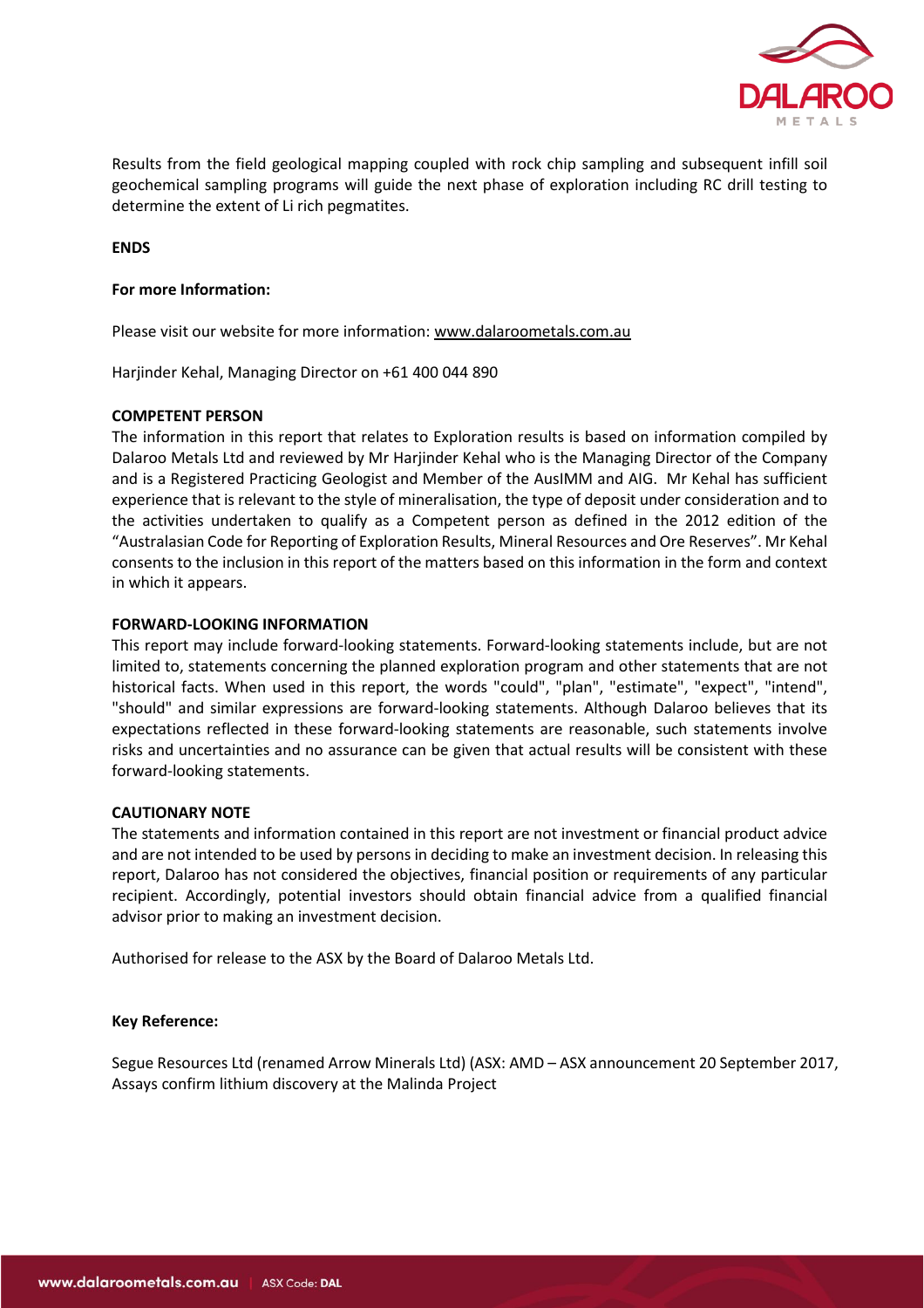

### **About the Lyons River Project**

Lyons River is located approximately 1,100km north of Perth and approximately 220 km to the northeast of the coastal town of Carnarvon, Western Australia. The Lyons River Project lies within the Mutherbukin Zone of the Gascoyne Province, which is the deformed and high-grade metamorphic core zone of the early Proterozioc Capricorn Orogen (Figure 2).



**Figure 2:** Lyons River Project location diagram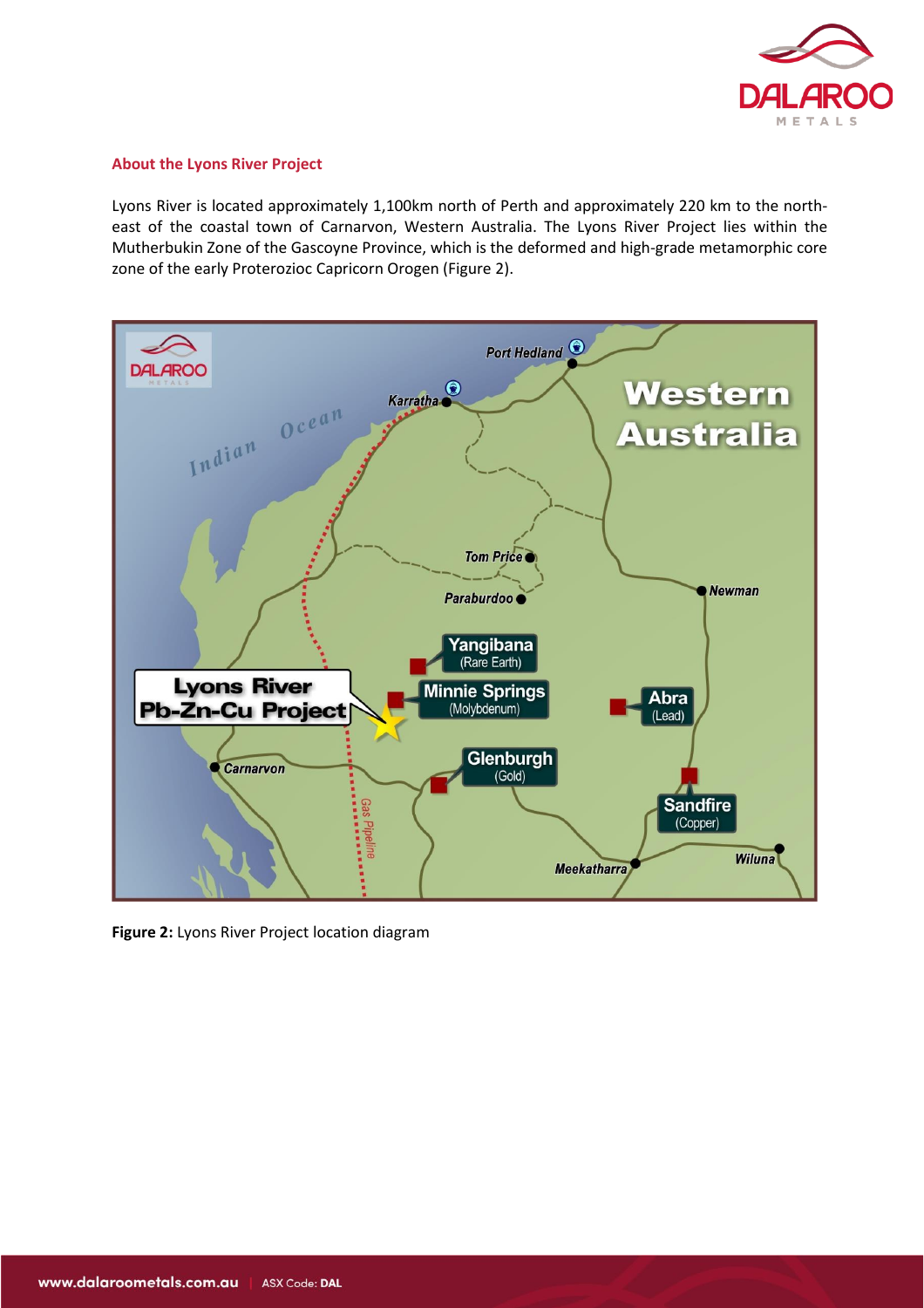

# **Appendix 1: Dalaroo Metals Ltd – Lyons River Project – Goodbody prospect - JORC Code Edition 2012: Table 1**

### **Section 1: Sampling Techniques and Data**

*(Criteria in this section apply to all succeeding sections)*

| Criteria               | <b>JORC Code explanation</b>                                                                                                                                                                                                                                                                                                                                                                                                                                                                                                                                                                                                             | Commentary                                                                                                                                                                                                                                                                                                                                                                                 |
|------------------------|------------------------------------------------------------------------------------------------------------------------------------------------------------------------------------------------------------------------------------------------------------------------------------------------------------------------------------------------------------------------------------------------------------------------------------------------------------------------------------------------------------------------------------------------------------------------------------------------------------------------------------------|--------------------------------------------------------------------------------------------------------------------------------------------------------------------------------------------------------------------------------------------------------------------------------------------------------------------------------------------------------------------------------------------|
| Sampling<br>techniques | Nature and quality of sampling (e.g. cut<br>channels, random chips, or specific specialised<br>industry<br>standard<br>measurement<br>tools<br>appropriate to the minerals under investigation,<br>such as down hole gamma sondes, or handheld<br>x-ray fluorescence (XRF) instruments, etc). These<br>examples should not be taken as limiting the<br>broad meaning of sampling.<br>Include reference to measures taken to ensure<br>sample representivity and the appropriate<br>calibration of any measurement tools or systems<br>used.<br>Aspects of the determination of mineralisation<br>that are Material to the Public Report. | Soil sampling<br>Soil samples are generally homogenised by the<br>collection process<br>Entire sample was submitted for sample prep<br>and assay.                                                                                                                                                                                                                                          |
|                        | In cases where 'industry standard' work has<br>been done this would be relatively simple (e.g.<br>'reverse circulation drilling was used to obtain 1<br>m samples from which 3 kg was pulverised to<br>produce a 30 g charge for fire assay'). In other<br>cases, more explanation may be required, such<br>as where there is coarse gold that has inherent<br>sampling problems. Unusual commodities or<br>mineralisation types (e.g. submarine nodules)<br>may warrant disclosure of detailed information.                                                                                                                             | Soil sampling results are a first pass exploration<br>technique that can assist in vectoring toward<br>mineralisation<br>For soil sampling, at the selected sample site, a<br>small hole is dug to a depth of approximately 20<br>cm. The soil material at the base of the hole was<br>sieved, and approximately 2kg of -2mm soil<br>material was collected into a numbered calico<br>bag. |
| Drilling<br>techniques | Drill type (e.g. core, reverse circulation, open-<br>hole hammer, rotary air blast, auger, Bangka,<br>sonic, etc.) and details (e.g. core diameter, triple<br>or standard tube, depth of diamond tails, face-<br>sampling bit or other type, whether core is<br>oriented and if so, by what method, etc.).                                                                                                                                                                                                                                                                                                                               | No drilling results reported.                                                                                                                                                                                                                                                                                                                                                              |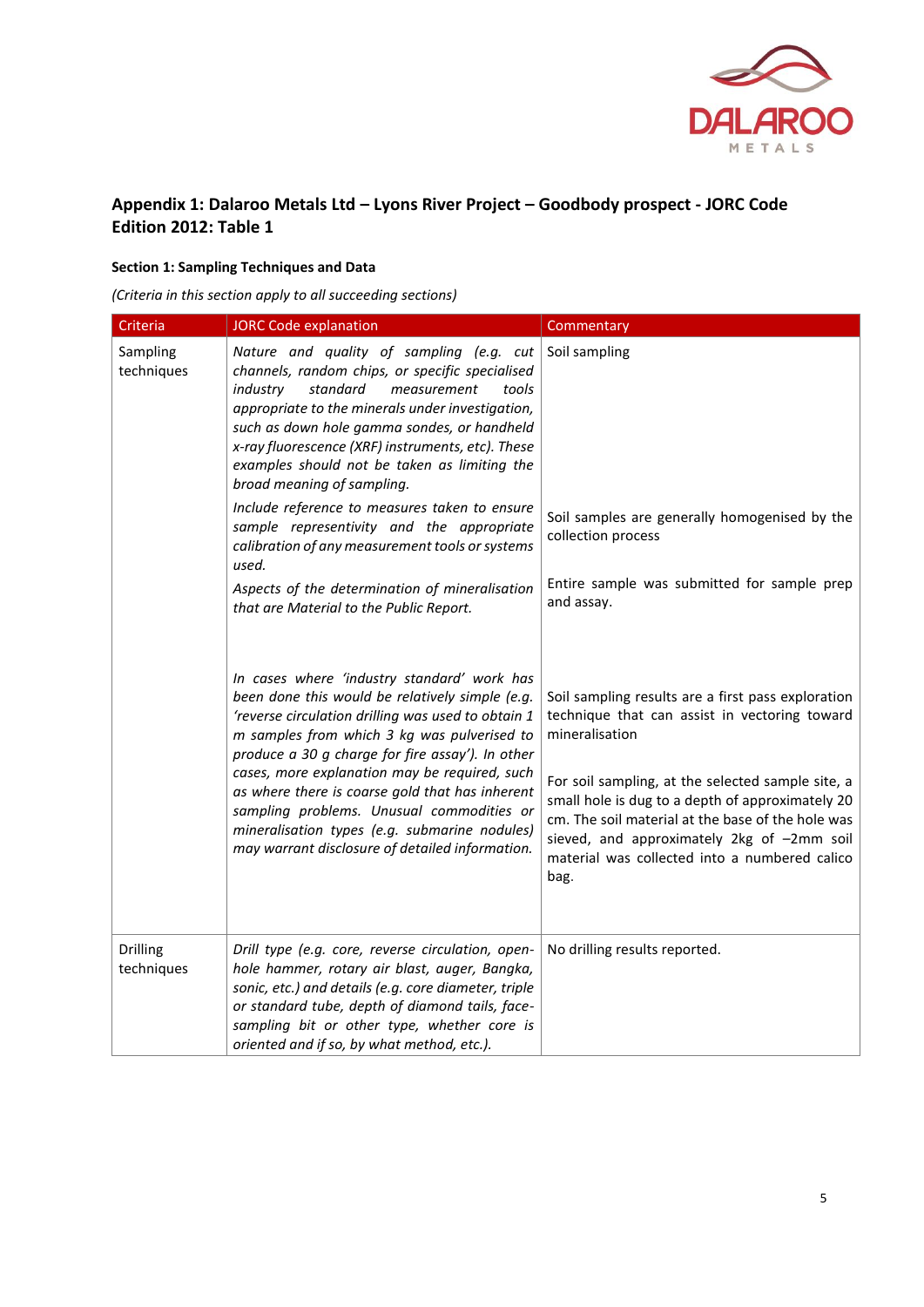

| Criteria                                               | <b>JORC Code explanation</b>                                                                                                                                                                                                                                                                 | Commentary                                                                                                                                    |
|--------------------------------------------------------|----------------------------------------------------------------------------------------------------------------------------------------------------------------------------------------------------------------------------------------------------------------------------------------------|-----------------------------------------------------------------------------------------------------------------------------------------------|
| Drill sample<br>recovery                               | Method of recording and assessing core and chip<br>sample recoveries and results assessed.                                                                                                                                                                                                   | No drilling results reported.                                                                                                                 |
|                                                        | Measures taken to maximise sample recovery<br>and ensure representative nature of the<br>samples.                                                                                                                                                                                            | No drilling results reported.                                                                                                                 |
|                                                        | Whether a relationship exists between sample<br>recovery and grade and whether sample bias<br>may have occurred due to preferential loss/gain<br>of fine/coarse material.                                                                                                                    | No drilling results reported.                                                                                                                 |
| Logging                                                | Whether core and chip samples have been<br>geologically and geotechnically logged to a level<br>of detail to support appropriate Mineral<br>Resource estimation, mining studies and<br>metallurgical studies.                                                                                | No drilling results reported.                                                                                                                 |
|                                                        | Whether logging is qualitative or quantitative in<br>nature. Core (or costean, channel, etc.)<br>photography.                                                                                                                                                                                | No drilling results reported.                                                                                                                 |
|                                                        | The total length and percentage of the relevant<br>intersections logged.                                                                                                                                                                                                                     |                                                                                                                                               |
| Subsampling<br>techniques and<br>sample<br>preparation | If core, whether cut or sawn and whether<br>quarter, half or all core taken.                                                                                                                                                                                                                 | Soil samples were sieved to collect the -2 mm<br>fraction. All samples were dry.                                                              |
|                                                        | If non-core, whether riffled, tube sampled,<br>rotary split, etc and whether sampled wet or dry.                                                                                                                                                                                             |                                                                                                                                               |
|                                                        | For all sample types, the nature, quality and<br>appropriateness of the sample preparation<br>technique.                                                                                                                                                                                     | Sample preparation of samples follows industry<br>best practice standards and is conducted by<br>internationally recognized laboratories; i.e |
|                                                        |                                                                                                                                                                                                                                                                                              | Oven drying, jaw crushing and pulverising so that<br>90% passes -75 microns                                                                   |
|                                                        |                                                                                                                                                                                                                                                                                              | There was no sub-sampling                                                                                                                     |
|                                                        | Quality control procedures adopted for all<br>subsampling stages to maximise representivity                                                                                                                                                                                                  |                                                                                                                                               |
|                                                        | of samples.<br>Measures taken to ensure that the sampling is<br>representative of the in-situ material collected,<br>including for instance results for field<br>duplicate/second-half sampling.<br>Whether sample sizes are appropriate to the<br>grain size of the material being sampled. | Soil sampling completed on a regular grid                                                                                                     |
|                                                        |                                                                                                                                                                                                                                                                                              | spacings to ensure representative sampling of<br>area being assessed.                                                                         |
|                                                        |                                                                                                                                                                                                                                                                                              | Entire sample submitted for assay and sample<br>size is considered appropriate for the material<br>being sampled.                             |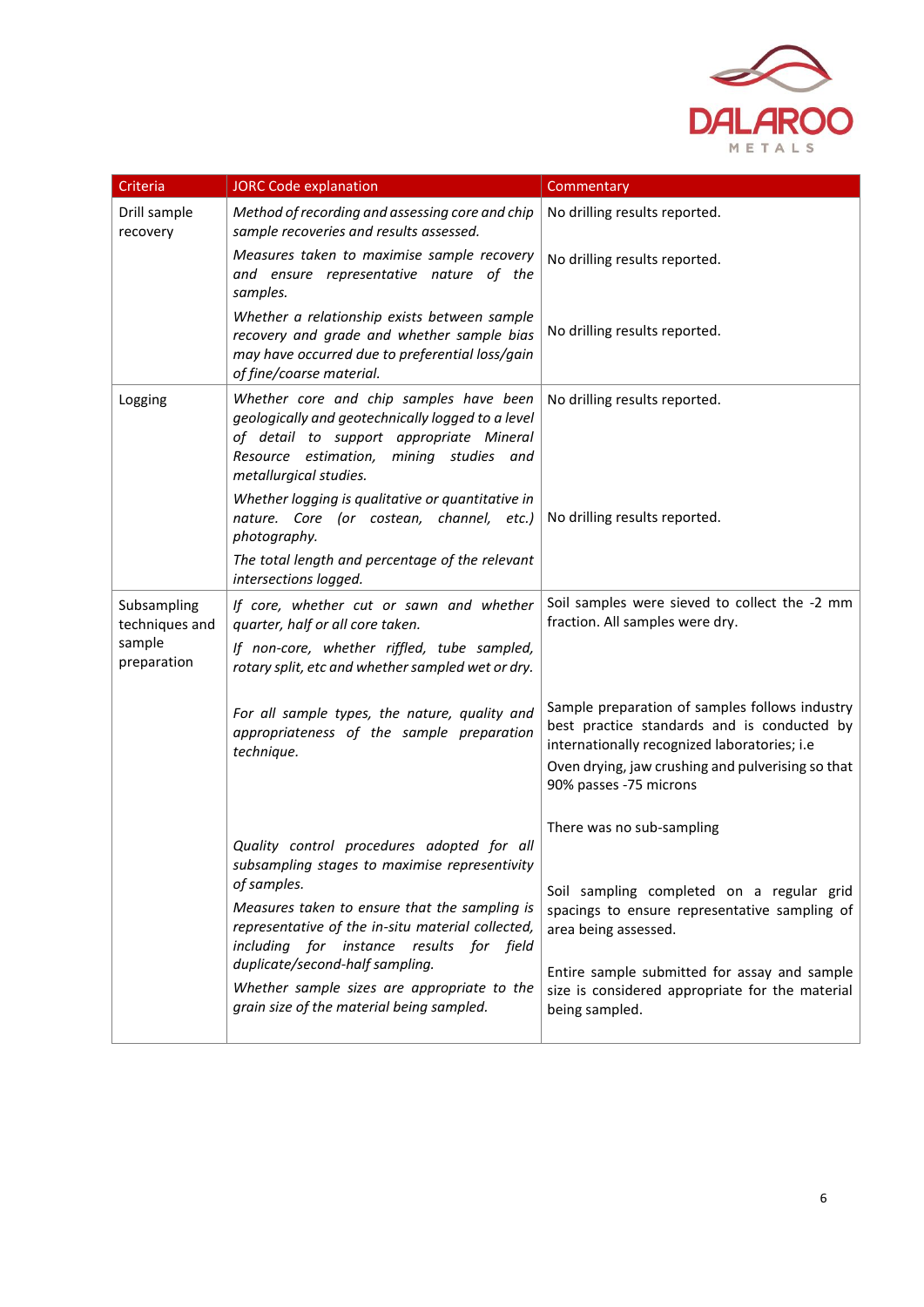

| Criteria                                         | <b>JORC Code explanation</b>                                                                                                                                                                                                                                                                                                                                                                                                                                                                               | Commentary                                                                                                                                                                                                                                                                                                                                                                                                                                 |
|--------------------------------------------------|------------------------------------------------------------------------------------------------------------------------------------------------------------------------------------------------------------------------------------------------------------------------------------------------------------------------------------------------------------------------------------------------------------------------------------------------------------------------------------------------------------|--------------------------------------------------------------------------------------------------------------------------------------------------------------------------------------------------------------------------------------------------------------------------------------------------------------------------------------------------------------------------------------------------------------------------------------------|
| Quality of assay<br>data and<br>laboratory tests | The nature, quality and appropriateness of the<br>assaying and laboratory procedures used and<br>whether the technique is considered partial or<br>total.<br>For geophysical tools, spectrometers, handheld<br>XRF instruments, etc, the parameters used in<br>determining the analysis including instrument<br>make and model, reading times, calibrations<br>factors applied and their derivation, etc.<br>Nature of quality control procedures adopted<br>(e.g. standards, blanks, duplicates, external | 40g sub-sample of the soils were digested in an<br>aqua regia solution and analysed for a<br>multielement suite by ICP MS. The aqua regia<br>technique is not a complete digestion but for soil<br>material is considered adequate.<br>Selected soil samples were analysed using 4 Acid<br>digest - $0.2g/t$<br>Al, Ca, K and Na have been determined by<br>Inductively Coupled Plasma<br>(ICP)<br>Optical<br><b>Emission Spectrometry</b> |
|                                                  | laboratory checks) and whether acceptable<br>levels of accuracy (i.e. lack of bias) and precision<br>have been established.                                                                                                                                                                                                                                                                                                                                                                                | Be, Ce, Cs, Nb, Rb, Re, Sn and W have been<br>determined by Inductively Coupled Plasma (ICP)<br><b>Mass Spectrometry</b>                                                                                                                                                                                                                                                                                                                   |
| Verification of<br>sampling and<br>assaying      | The verification of significant intersections by<br>either independent or alternative company<br>personnel.                                                                                                                                                                                                                                                                                                                                                                                                | Anomalous<br>geochemical<br>thresholds<br>were<br>determined by a senior geologist                                                                                                                                                                                                                                                                                                                                                         |
|                                                  | The use of twinned holes.                                                                                                                                                                                                                                                                                                                                                                                                                                                                                  | None drilled.                                                                                                                                                                                                                                                                                                                                                                                                                              |
|                                                  | Documentation of primary data, data entry<br>procedures, data verification, data storage<br>(physical and electronic) protocols.<br>Discuss any adjustment to assay data.                                                                                                                                                                                                                                                                                                                                  | All field data was manually collected, entered<br>into excel spreadsheets, validated and loaded<br>into Access database and processed by a number<br>of different exploration software.<br>None required                                                                                                                                                                                                                                   |
| Location of<br>data points                       | Accuracy and quality of surveys used to locate<br>drillholes (collar and downhole surveys),<br>trenches, mine workings and other locations                                                                                                                                                                                                                                                                                                                                                                 | All samples collected are located using a<br>handheld GPS.                                                                                                                                                                                                                                                                                                                                                                                 |
|                                                  | used in Mineral Resource estimation.<br>Specification of the grid system used.                                                                                                                                                                                                                                                                                                                                                                                                                             | Grid system used for geochemical sampling is<br>GDA94 Zone 50                                                                                                                                                                                                                                                                                                                                                                              |
|                                                  | Quality and adequacy of topographic control.                                                                                                                                                                                                                                                                                                                                                                                                                                                               | For geochemical sampling nominal RLs based on<br>regional topographic data sets and handheld<br>GPS.                                                                                                                                                                                                                                                                                                                                       |
| Data spacing<br>and distribution                 | Data spacing for reporting of Exploration<br>Results.                                                                                                                                                                                                                                                                                                                                                                                                                                                      | Soil sampling on 250m X 100m spacing based on<br>geology/structural framework.                                                                                                                                                                                                                                                                                                                                                             |
|                                                  | Whether the data spacing and distribution is<br>sufficient to establish the degree of geological<br>and grade continuity appropriate for the<br>Mineral Resource and Ore Reserve estimation<br>procedure(s) and classifications applied.<br>Whether sample compositing has been applied.                                                                                                                                                                                                                   | MRE not being reported.                                                                                                                                                                                                                                                                                                                                                                                                                    |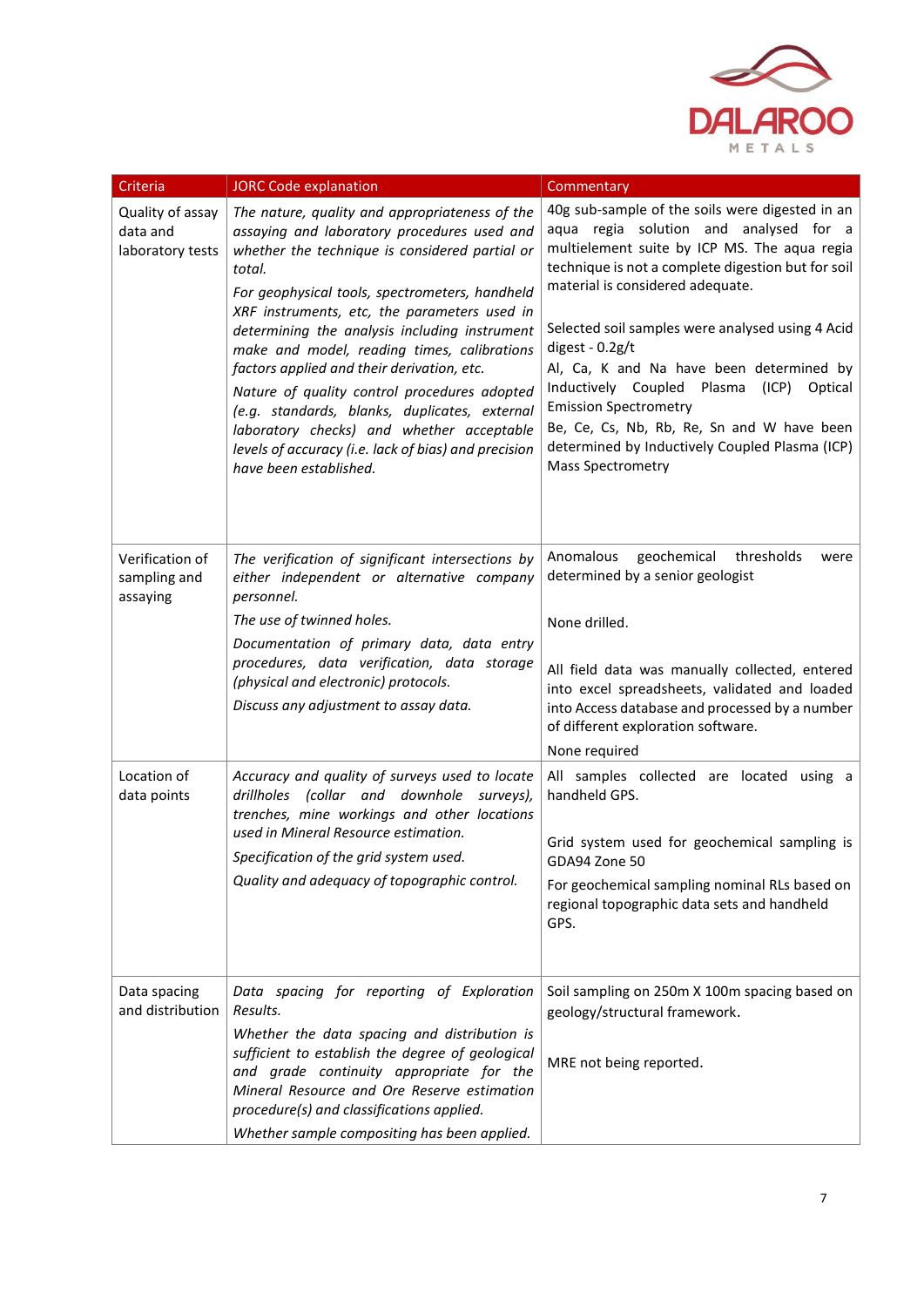

| Criteria                                                         | <b>JORC Code explanation</b>                                                                                                                                                                                                             | Commentary                                                                                                                                                                                                                                                                                                                                                    |
|------------------------------------------------------------------|------------------------------------------------------------------------------------------------------------------------------------------------------------------------------------------------------------------------------------------|---------------------------------------------------------------------------------------------------------------------------------------------------------------------------------------------------------------------------------------------------------------------------------------------------------------------------------------------------------------|
| Orientation of<br>data in relation<br>to geological<br>structure | Whether the orientation of sampling achieves<br>unbiased sampling of possible structures and the<br>extent to which this is known, considering the<br>deposit type.                                                                      | Soil sample lines were orientated approximately<br>parallel to<br>geological<br>the<br>strike<br>and<br>perpendicular to strike of the interpreted major<br>structures. Given the topography and early stage<br>of exploration, the sampling orientation is not<br>considered to introduce a bias to<br>the<br>interpretation of the data                     |
|                                                                  | relationship between the<br>drilling<br>lf<br>the<br>and the<br>of key<br>orientation<br>orientation<br>mineralised structures is considered to have<br>introduced a sampling bias, this should be<br>assessed and reported if material. | No drilling results reported.                                                                                                                                                                                                                                                                                                                                 |
| Sample security                                                  | The measures taken to ensure sample security.                                                                                                                                                                                            | Samples were collected into labelled polyweave<br>sacks which were sealed by cable ties. The<br>polyweave sacks were placed in bulka-bags and<br>transported to the laboratory by freight<br>company. Once the samples arrived at the<br>laboratory, the samples numbers were checked<br>against the sample submission form and no<br>errors were identified. |
| Audits or<br>reviews                                             | The results of any audits or reviews of sampling<br>techniques and data.                                                                                                                                                                 | As part of the interpretation of the data the<br>Company's geologist undertook a review of the<br>assay data quality, including laboratory batch<br>effects. No significant biases were identified.                                                                                                                                                           |

# **Section 2: Reporting of Exploration Results**

*(Criteria listed in the preceding section also apply to this section)*

| l Criteria                                       | JORC Code explanation                                                                                                                                                                                      | Commentary                                                                                                                                                                                                                       |
|--------------------------------------------------|------------------------------------------------------------------------------------------------------------------------------------------------------------------------------------------------------------|----------------------------------------------------------------------------------------------------------------------------------------------------------------------------------------------------------------------------------|
| Mineral<br>tenement and<br>land tenure<br>status | ownership including agreements or material<br>issues with third parties such as joint ventures,<br>partnerships, overriding royalties, native title<br>interests, historical sites, wilderness or national | Type, reference name/number, location and The Lyons River Project tenements are wholly<br>owned by Dalaroo Metals Limited ("Dalaroo")<br>The Project is located 220km north-east of<br>Carnarvon on Eudamullah Pastoral Station. |
|                                                  | park and environmental settings.<br>The security of the tenure held at the time of<br>reporting along with any known impediments to<br>obtaining a licence to operate in the area.                         | The Competent Person is unaware of any<br>impediments to development of these<br>tenements.                                                                                                                                      |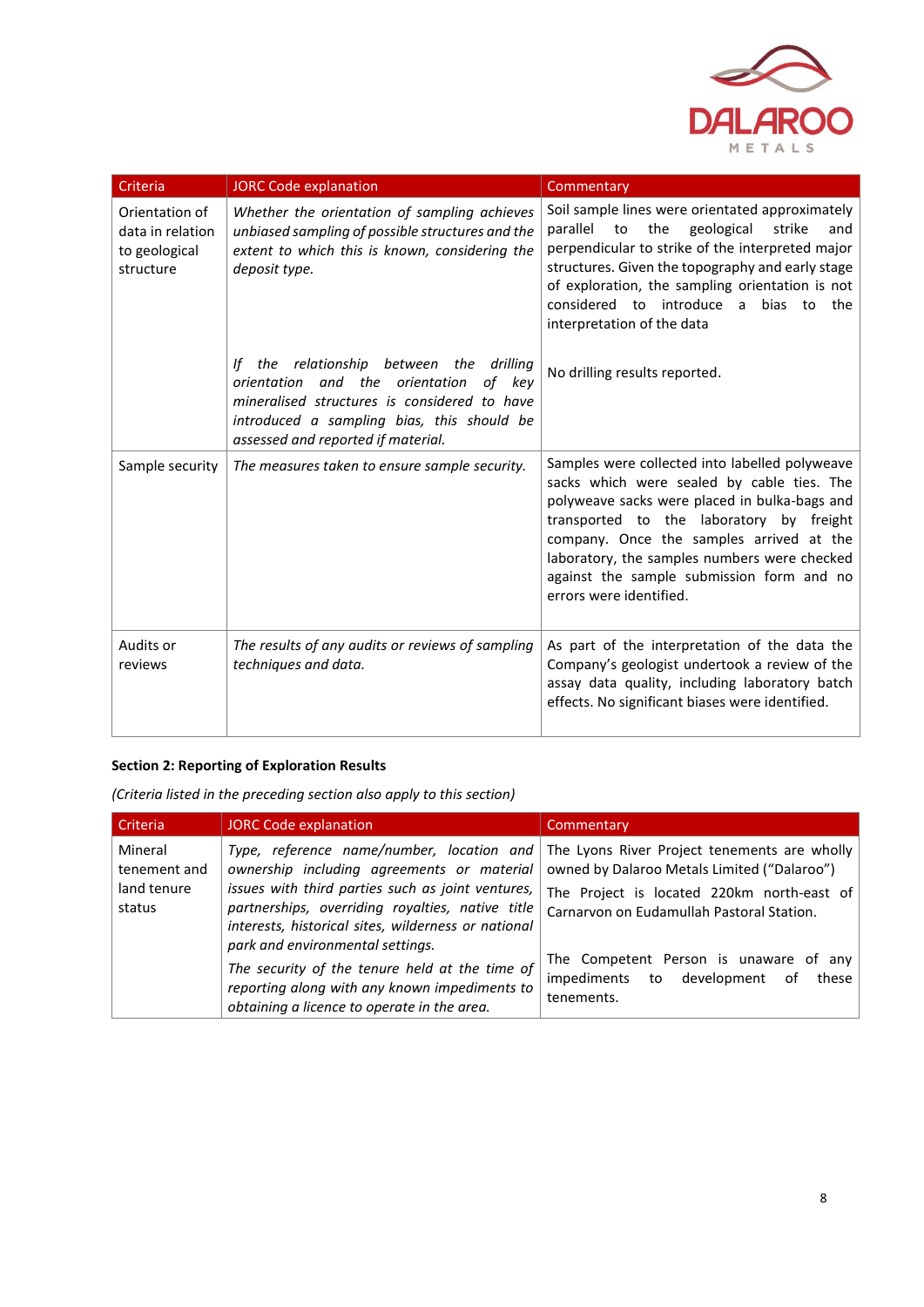

| Criteria                                | <b>JORC Code explanation</b>                                                                                                                                                                                                                                                                                                                                                                                                                                                                                                                                                                                  | Commentary                                                                                                                                                                                                                                                                                                                                                                                                                                                    |
|-----------------------------------------|---------------------------------------------------------------------------------------------------------------------------------------------------------------------------------------------------------------------------------------------------------------------------------------------------------------------------------------------------------------------------------------------------------------------------------------------------------------------------------------------------------------------------------------------------------------------------------------------------------------|---------------------------------------------------------------------------------------------------------------------------------------------------------------------------------------------------------------------------------------------------------------------------------------------------------------------------------------------------------------------------------------------------------------------------------------------------------------|
| Exploration<br>done by other<br>parties | Acknowledgment and appraisal of exploration by<br>other parties.                                                                                                                                                                                                                                                                                                                                                                                                                                                                                                                                              | Exploration of Lyons River has previously been<br>undertaken by other parties including Audalia<br>Resources and Serena Minerals and the<br>Competent Person has referenced the parties<br>involved and the results of this work throughout<br>the text.<br>Audalia<br>Resources<br>Serena<br>Minerals<br>and<br>undertook exploration with a focus on base<br>metals during the period 2013 to 2021. Work<br>completed<br>regional<br>geological<br>mapping, |
|                                         |                                                                                                                                                                                                                                                                                                                                                                                                                                                                                                                                                                                                               | geophysical surveys, rock chip sampling, stream<br>sediment sampling and soil sampling.                                                                                                                                                                                                                                                                                                                                                                       |
| Geology                                 | Deposit type, geological setting, and style of<br>mineralisation.                                                                                                                                                                                                                                                                                                                                                                                                                                                                                                                                             | The tenements are located in the Mutherbukin<br>zone of the Gascoyne Province. The majority of<br>the tenement area is interpreted to be<br>dominated by a sequence undifferentiated<br>schists and gneiss and Davey Well Granite.                                                                                                                                                                                                                            |
|                                         |                                                                                                                                                                                                                                                                                                                                                                                                                                                                                                                                                                                                               | Quartz vein and shear hosted gold deposits                                                                                                                                                                                                                                                                                                                                                                                                                    |
| Drillhole<br>information                | A summary of all information material to the<br>understanding<br>of the exploration<br>results<br>including a tabulation<br>of the following<br>information for all Material drillholes:<br>• easting and northing of the drillhole collar<br>· elevation or RL (Reduced Level - elevation<br>above sea level in metres) of the drillhole<br>collar<br>• dip and azimuth of the hole<br>· down hole length and interception depth<br>• hole length.<br>If the exclusion of this information is justified on<br>the basis that the information is not Material and<br>this exclusion does not detract from the | No drillholes are reported.<br>The plan provided in the body of the report<br>identifies the location of the geochemical<br>sampling sites.                                                                                                                                                                                                                                                                                                                   |
|                                         | understanding of the report, the Competent<br>Person should clearly explain why this is the case.                                                                                                                                                                                                                                                                                                                                                                                                                                                                                                             |                                                                                                                                                                                                                                                                                                                                                                                                                                                               |
| Data<br>aggregation<br>methods          | In reporting Exploration Results, weighting<br>and/or<br>averaging<br>techniques,<br>maximum<br>minimum grade truncations (e.g. cutting of high<br>grades) and cut-off grades are usually Material<br>and should be stated.                                                                                                                                                                                                                                                                                                                                                                                   | No adjustments to the assay results as reported<br>have been undertaken.                                                                                                                                                                                                                                                                                                                                                                                      |
|                                         | Where aggregate intercepts incorporate short<br>lengths of high-grade results and longer lengths<br>of low-grade results, the procedure used for such<br>aggregation should be stated and some typical<br>examples of such aggregations should be shown<br>in detail.                                                                                                                                                                                                                                                                                                                                         | No drilling.                                                                                                                                                                                                                                                                                                                                                                                                                                                  |
|                                         | The assumptions used for any reporting of metal<br>equivalent values should be clearly stated.                                                                                                                                                                                                                                                                                                                                                                                                                                                                                                                | No drilling.                                                                                                                                                                                                                                                                                                                                                                                                                                                  |